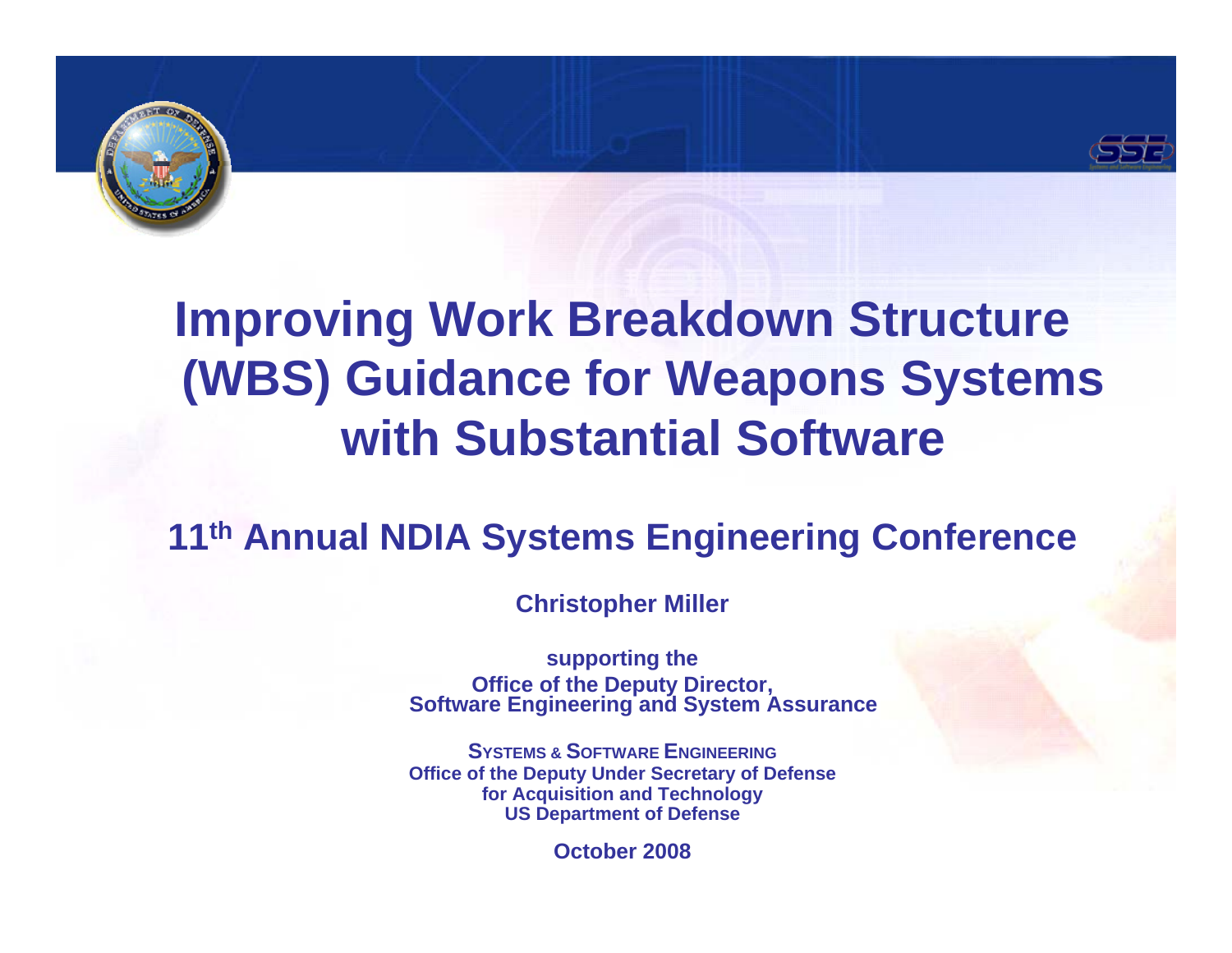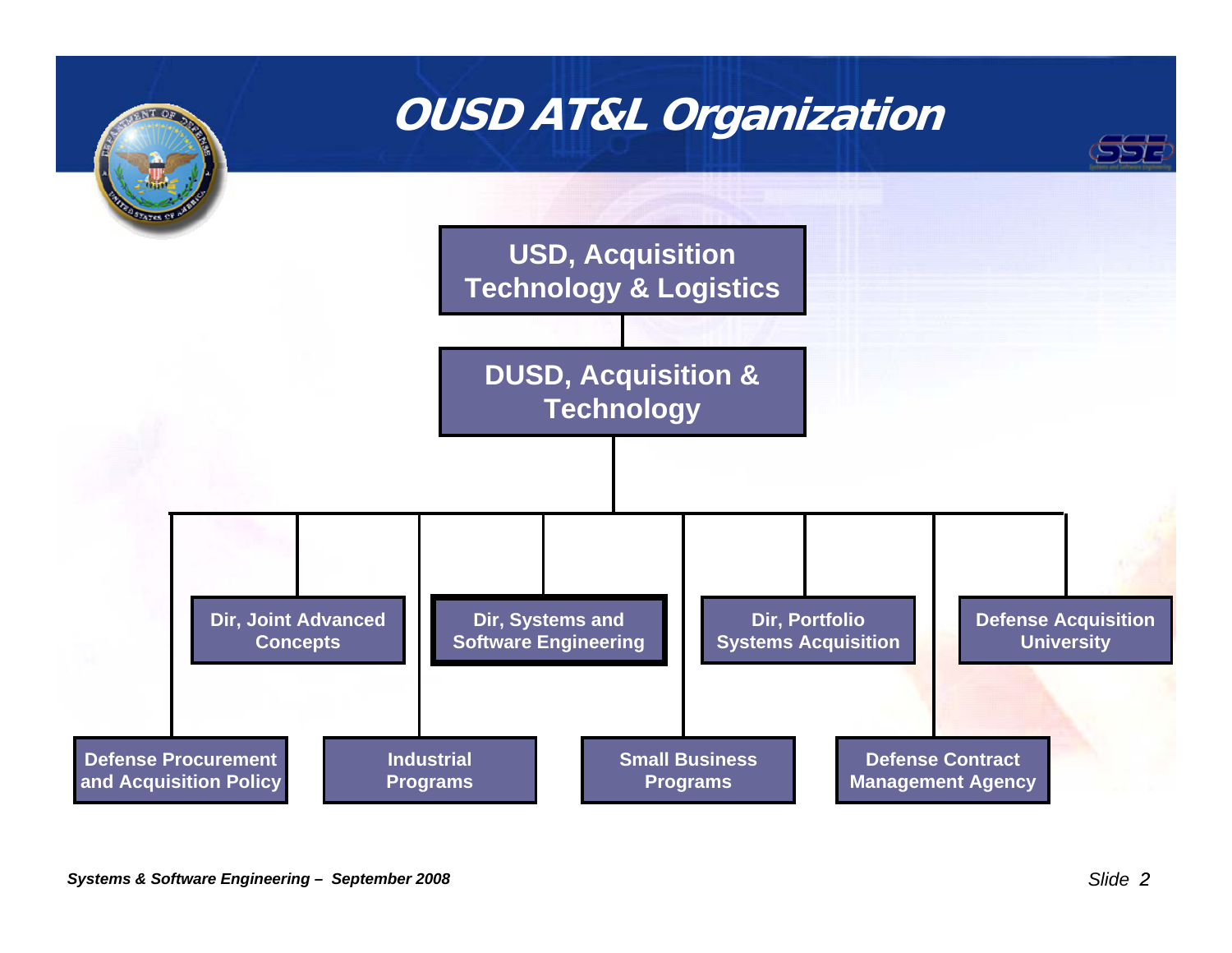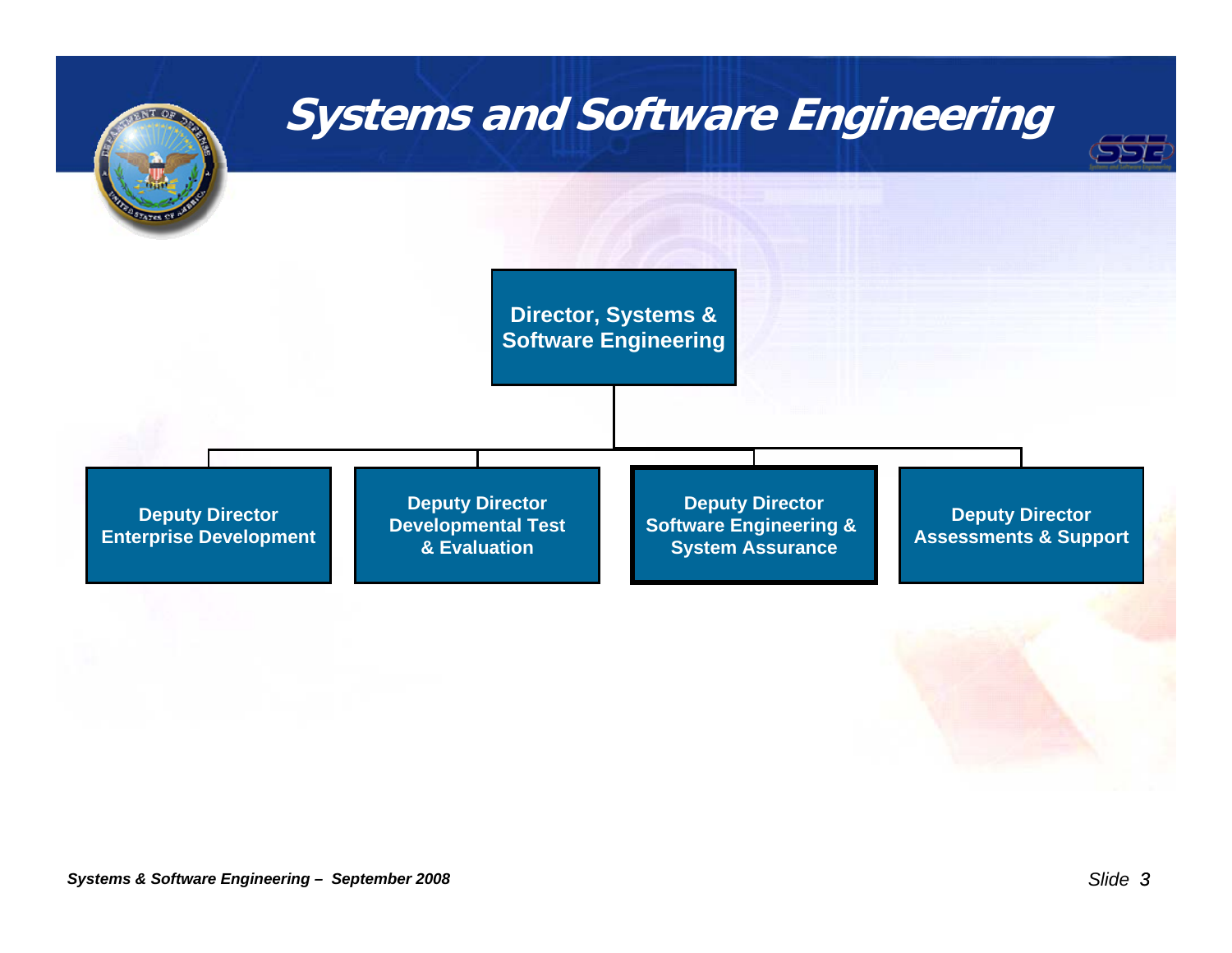

### Software Engineering and Systems Assurance (SSA) initiatives

- •Software Resources and Data Report: Feasibility Study
- •**Revision of MIL-HDBK-881A to improve software guidance**
- •Program feasibility analysis using estimation models
- • Integration of software metrics with EVM to assess consistency of estimates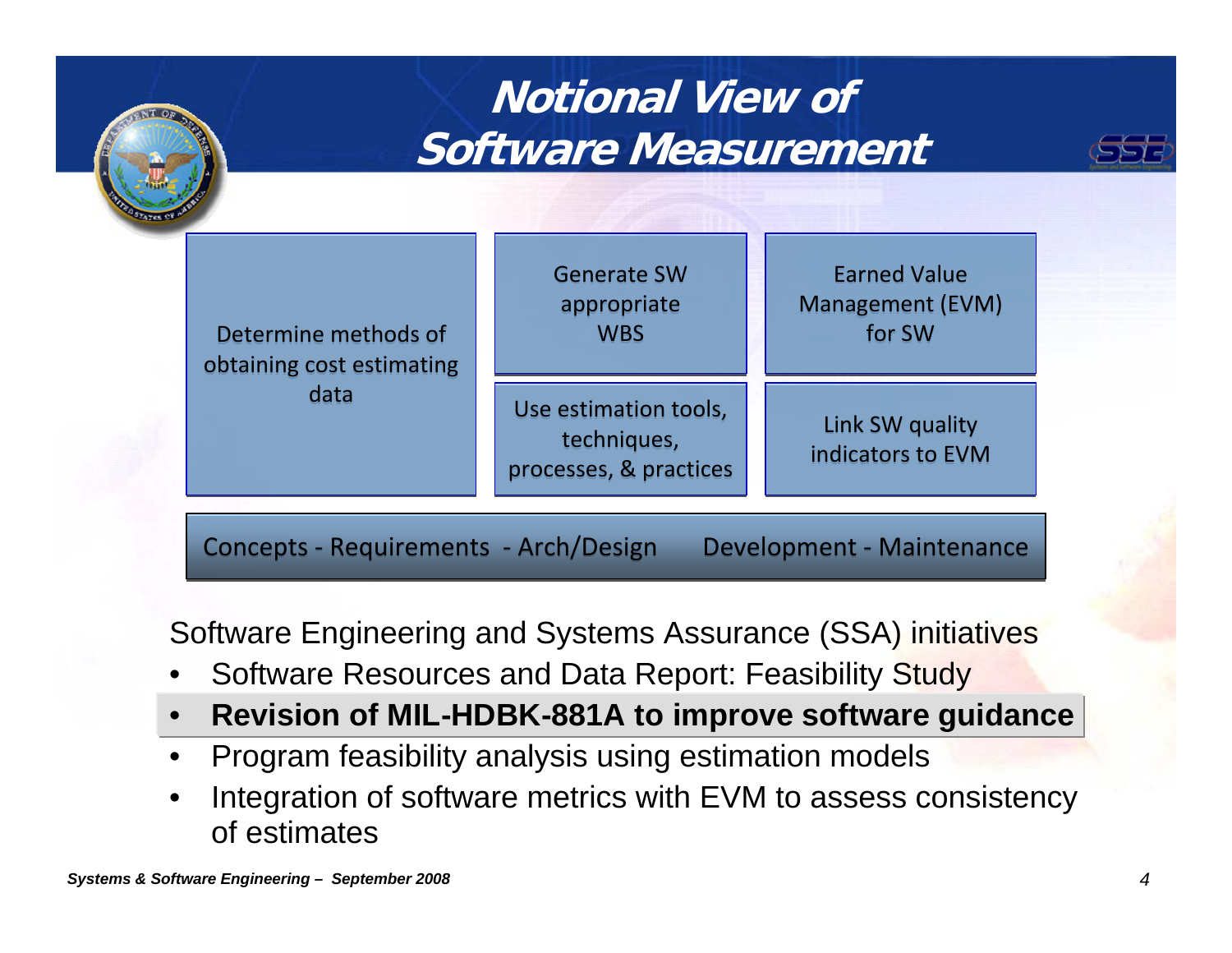### **MIL-HDBK-881A**



- Military Handbook 881A is the Department of Defense handbook on Work Breakdown Structures (WBS) for Defense Materiel Items
	- A WBS provides a consistent and visible framework for defining work and structuring contracts within a program
	- Approved guidance for DoD Departments & Agencies
	- Current version was released on 30 July 2005
	- MIL-HDBK-881A is controlled by the Office of the Undersecretary of Defense (Acquisition, Technology, and Logistics) (OUSD (AT&L)) Acquisition Resources and Analysis (ARA)

#### **MIL-HDBK-881A due for update consideration**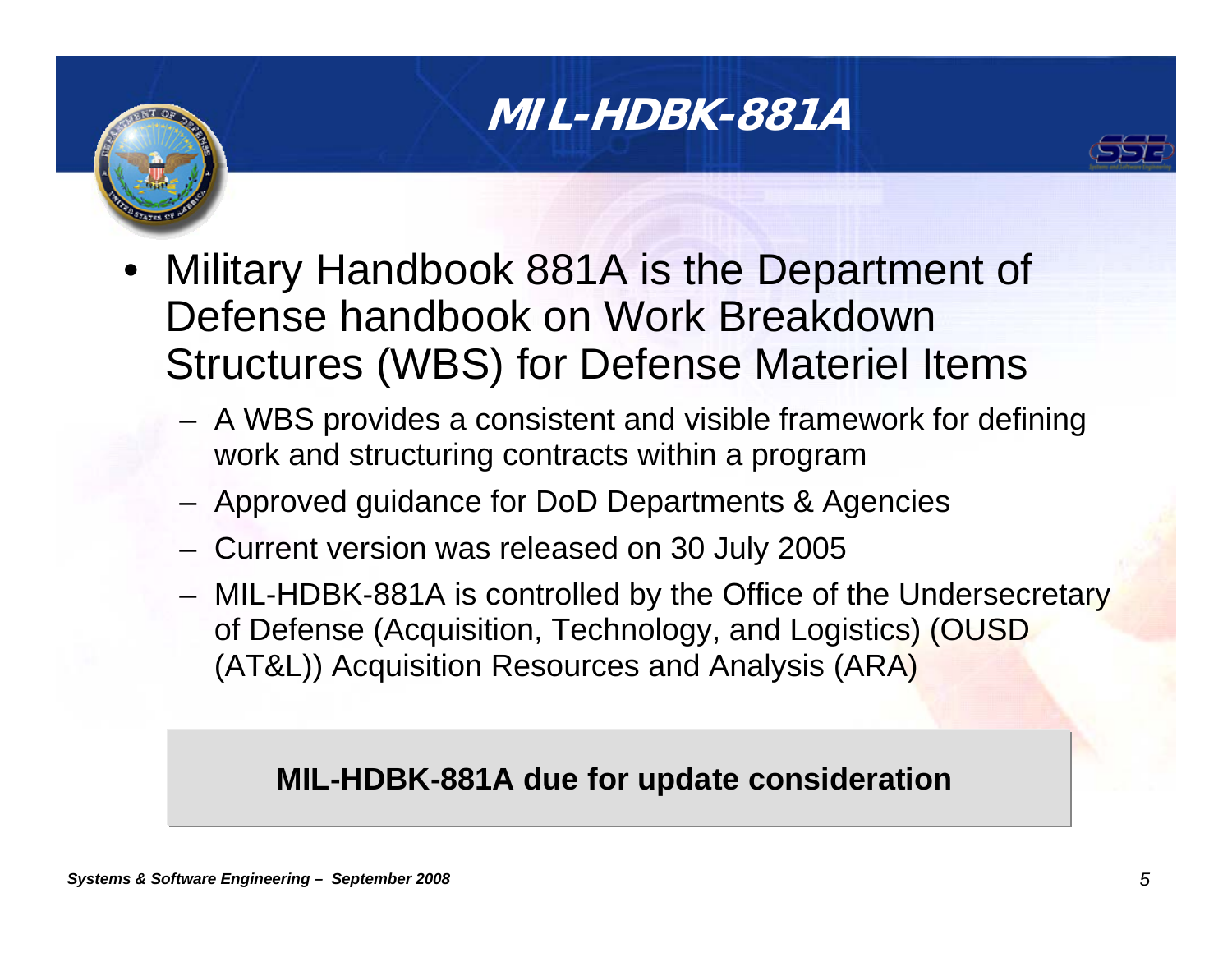### **Software in MIL-HDBK-881A**



- SSA initiated a Software Cost Control Working Group project to provide software recommendations
	- Including representation from the Services, DCMA, ARA, DAU, NDU, PA&E/DCARC and using NDIA software experts panel
- MIL-HDBK-881A revision objectives:
	- Make handbook acceptable of software engineering practice
	- Correct errors and inconsistencies
- Walkthrough of MIL-HDBK-881A revealed inconsistencies with respect to defense material items and software intensive systems development
	- Handling of System Development & Demonstration (SDD) phase software engineering activities is insufficient
	- Decision made to provide revisions versus complete rewrite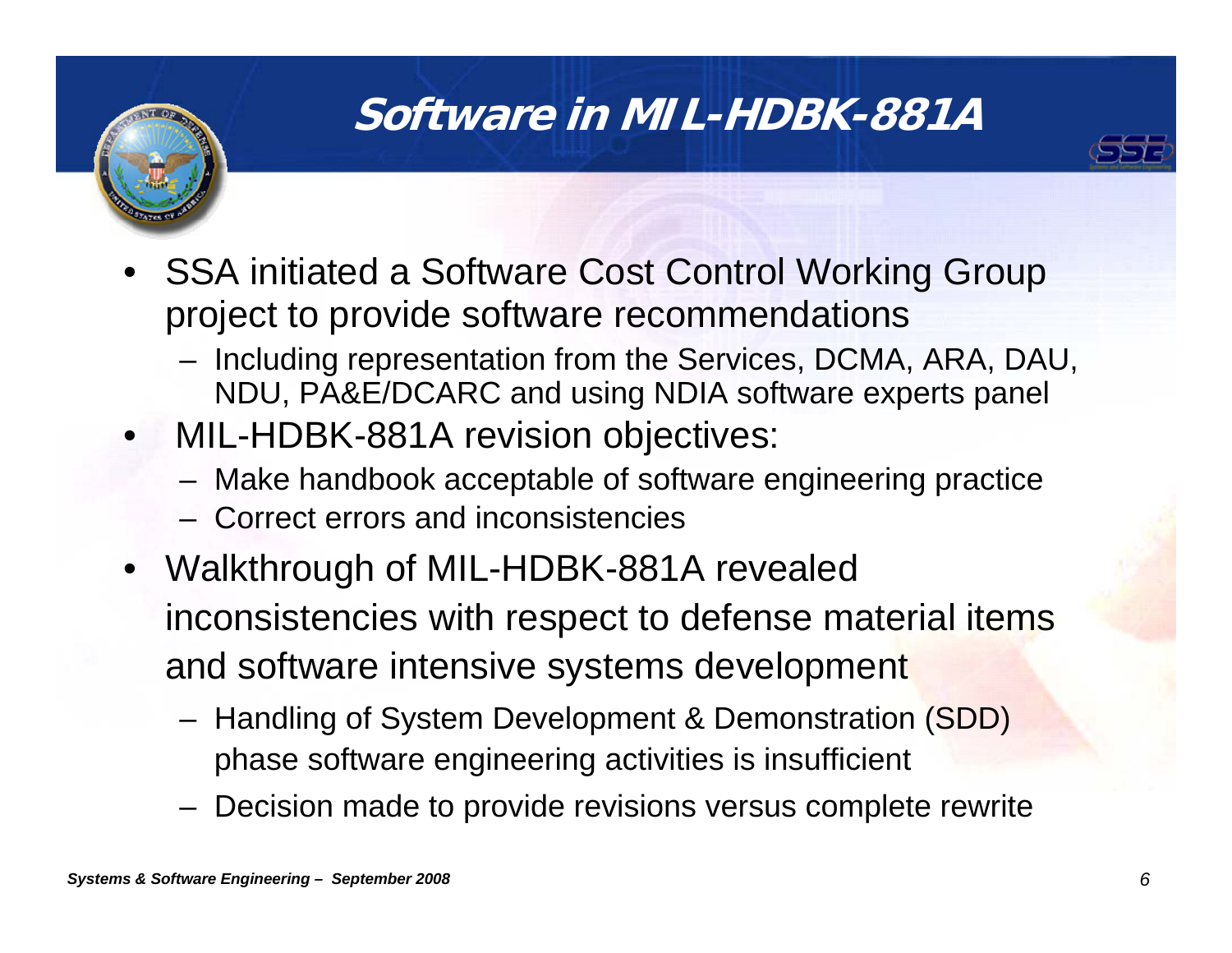### **Comment Summary**





- • Notable changes:
	- Replace 'material item' with ' acquisition program'
	- Add words to make 'artifacts' equal to 'products'
	- Include words that make 'productoriented' and 'DoDAF architecture' views acceptable WBS hierarchy structures
- Results
	- Compiled into Comment matrix
	- Drafted a new Appendix B for software

#### **Comments by Severity**



**Critical** comments directly support revision objectives **Substantive** comments highlight incorrect, misleading, potentially unnecessary, or inconsistent text**Administrative** comments captures

typos, paragraph structure, etc.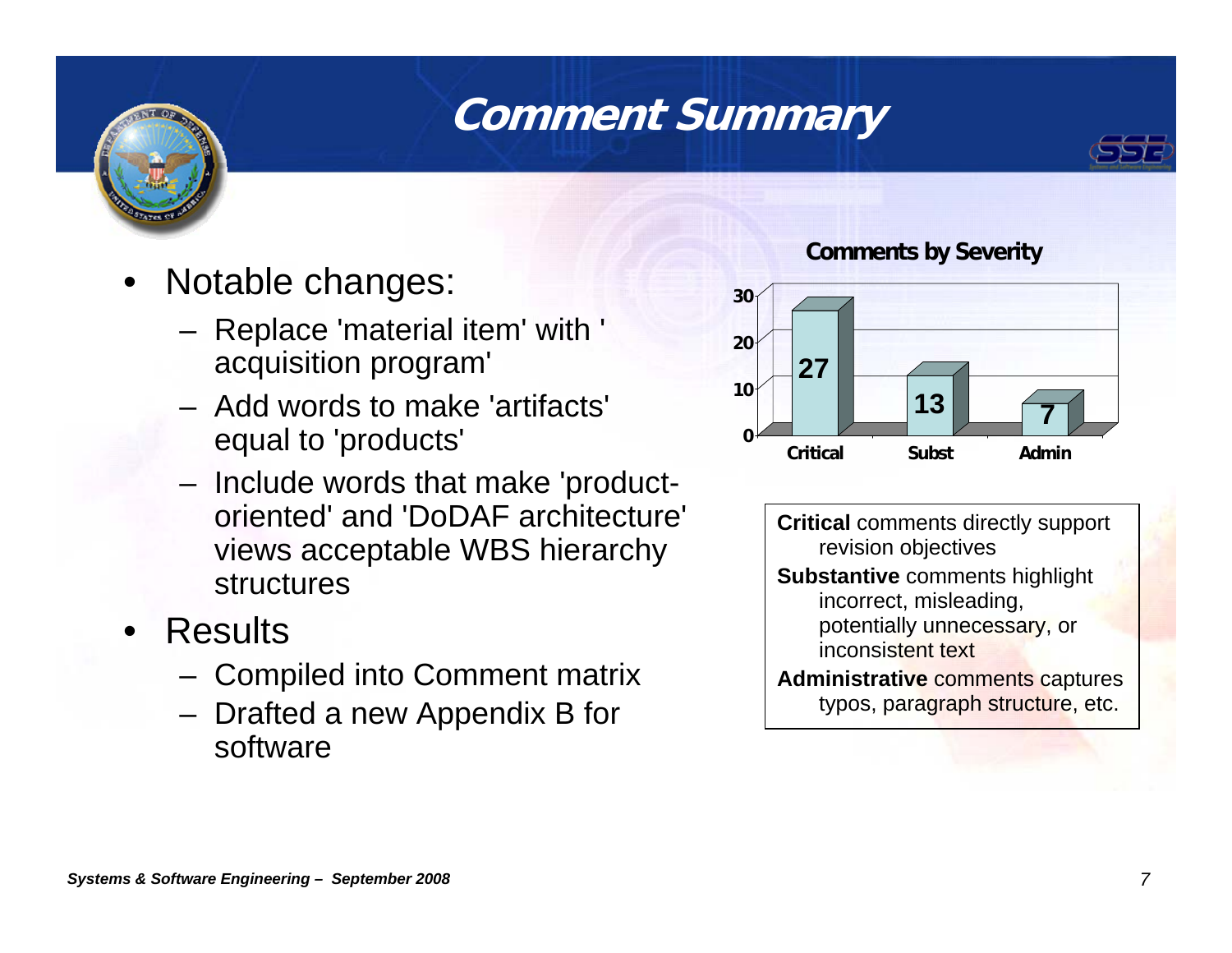### **Example #1 Revision**



#### **Comment Matrix Entry #16: Paragraph 1.7 WBS Evolution:**

"For material item acquisitions, Since the system is mainly a concept at this point, it is not until the System Development and Demonstration (SDD) phase that the system is broken into its component parts and a detailed WBS can be developed. In the SDD phase, configuration items that describe the Program WBS are first identified and contracts can be awarded to develop these items. By the end of SDD, the WBS is fully defined to its lowest levels that best represents the system.

For software intensive systems and acquisition programs that involve procuring in single or very low volume, there needs to be a greater refinement of the engineering activities in the Technology Development phase within the Program WBS. For these types of acquisition programs, it is essential that both government and contractor can agree on a fully defined WBS at Milestone B, prior to entering SDD.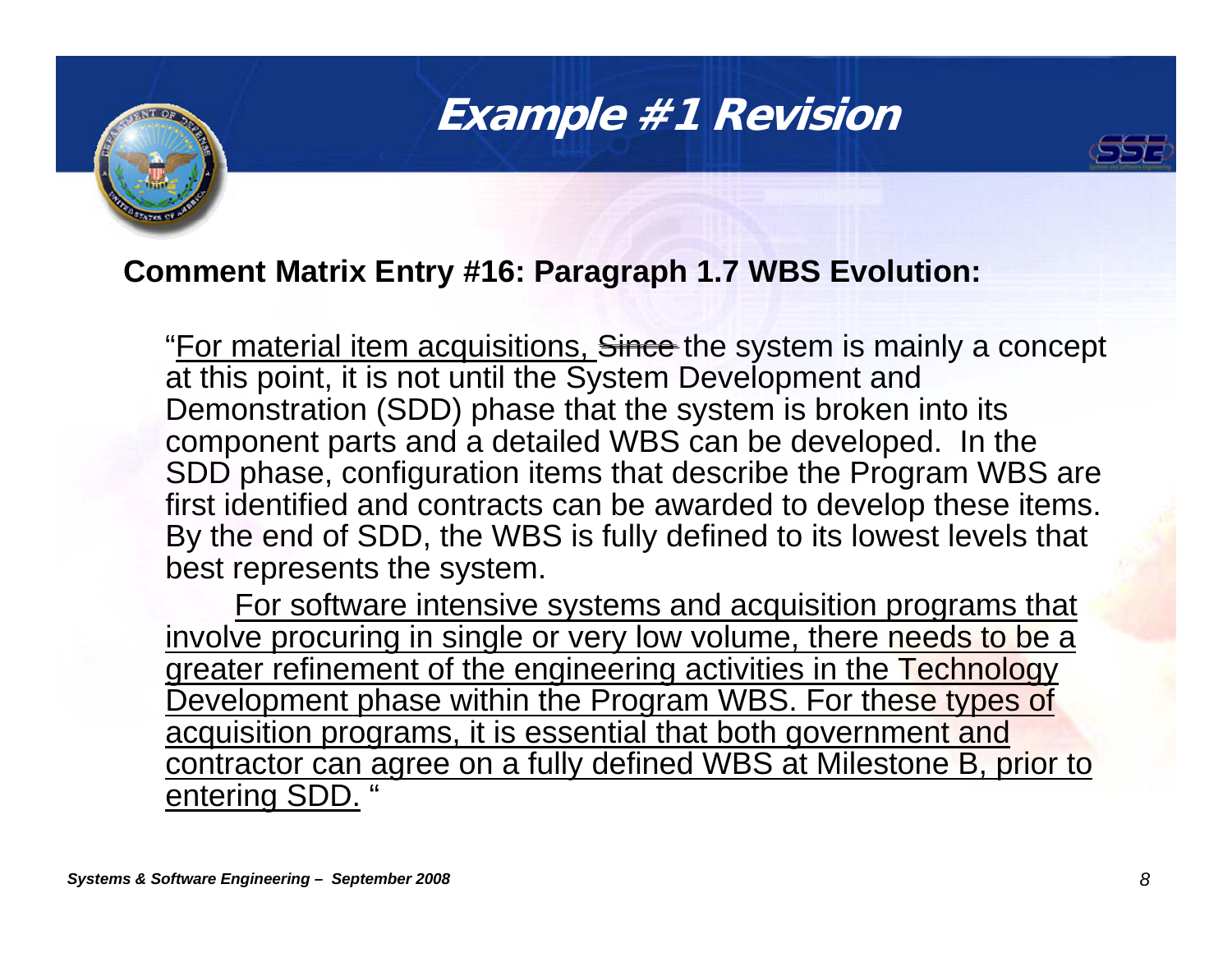### **Example #2 Revision**



### **Comment Matrix Entry #25: Delete Paragraph 2.3.1 Specifications and Drawings:**

" The family of specifications and drawings, resulting from the progressive steps of the systems engineering process, provides the basis for the Program WBS, the Contract WBS, and its extensions."

**Rationale:** For software intensive systems, specifications and drawing are products normally produced after PDR which is too late to drive the development of the initial Program WBS.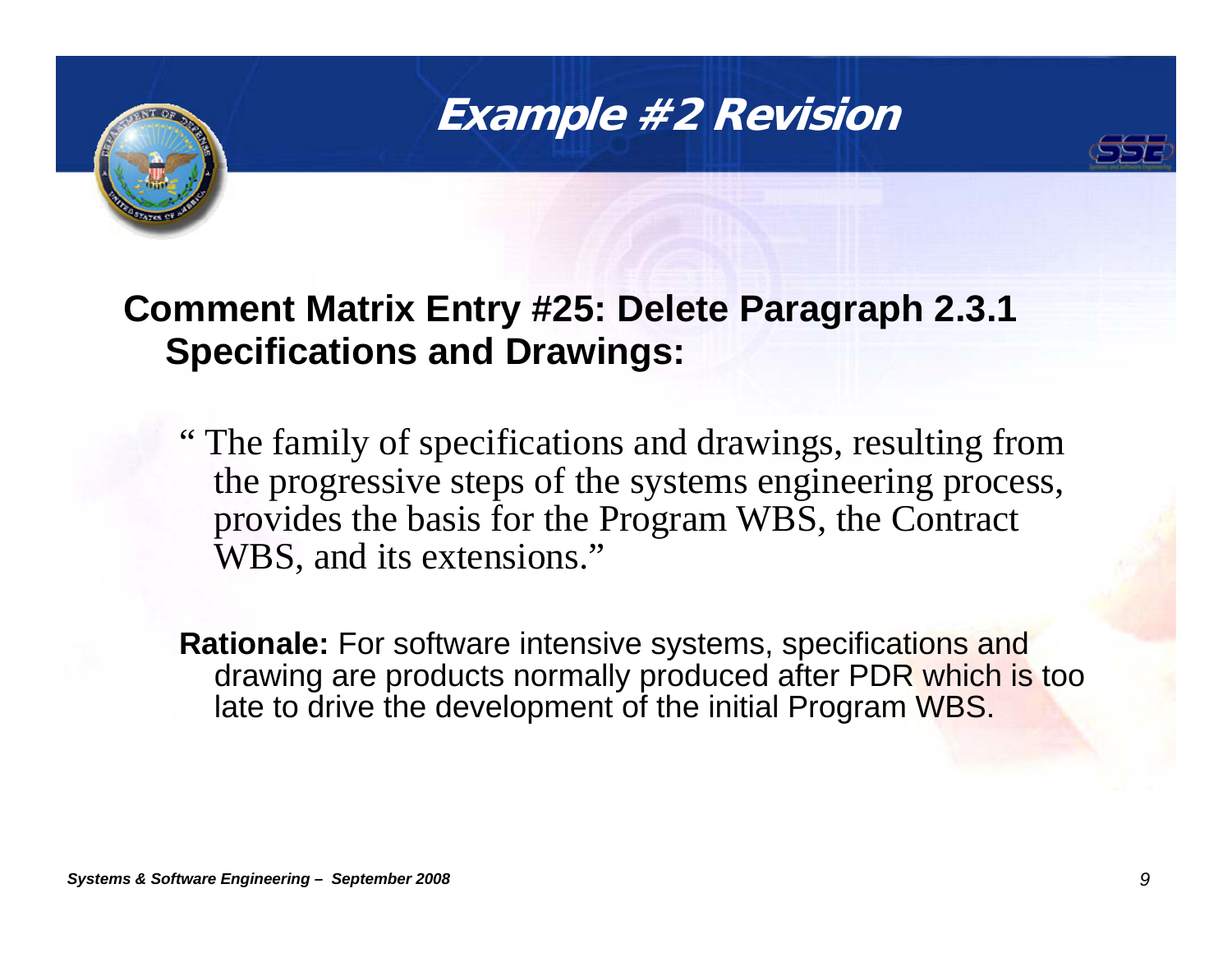# **Overview of New Appendix B**



- •Leveraged text from draft MIL-HDBK-171
- Contains three WBS examples to encourage thoughtful tailoring based on project characteristics
- Emphasized use of standards and consistent use of terminology when defining WBS elements
- $\bullet$  Maintained Appendix 'look and feel' as the other Appendices
- Included 'notes' to provide guidance on handling COTS and software development methodologies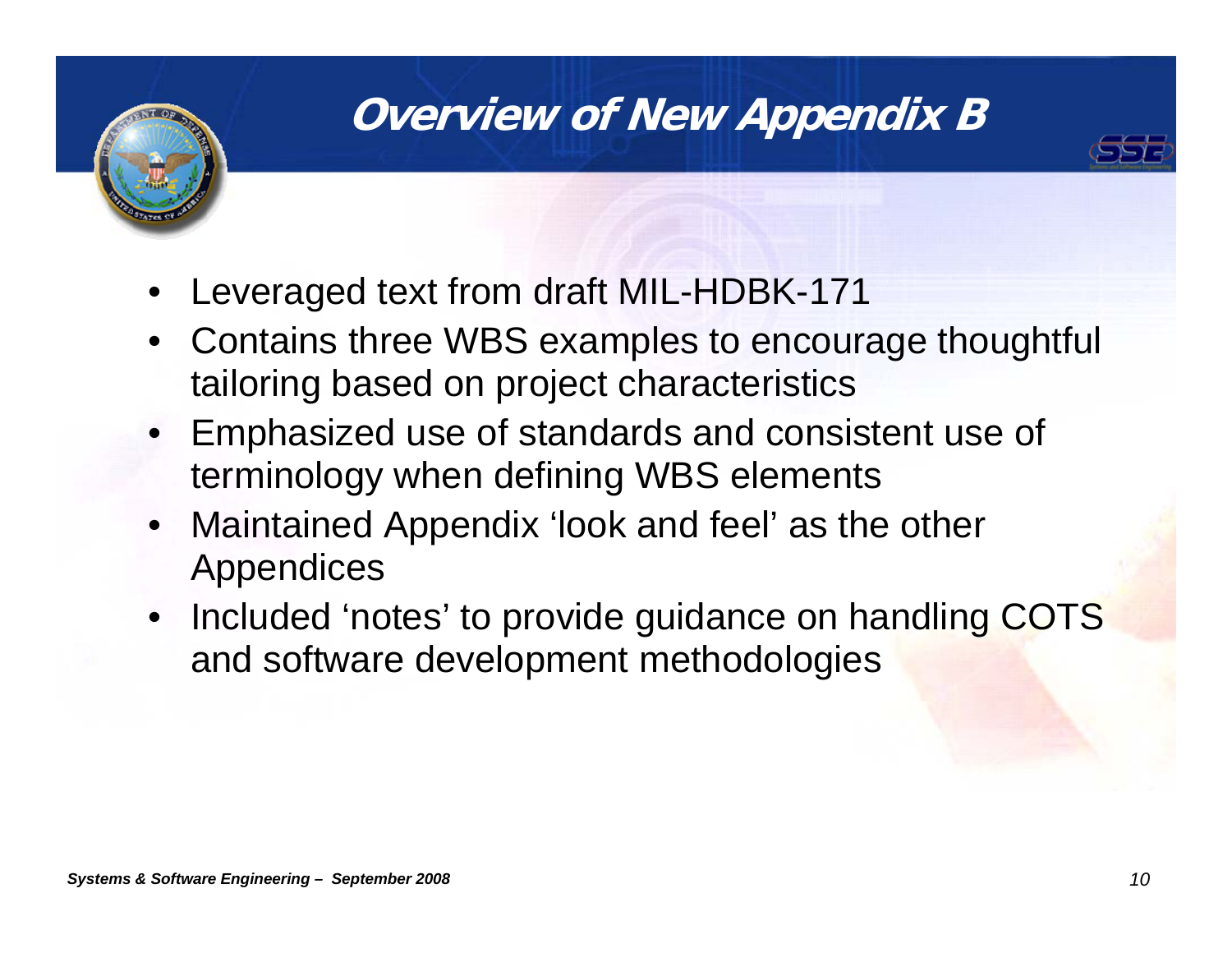

### **MIL-HDBK-881A Project Summary**



- Working group met our goal to provide a software community-coordinated set of recommendations to OUSD AT&L ARA as they began official review and update process
	- Maintained 'software' focus
- Reached out to industry members of NDIA to review the suggested changes
	- Validated recommended changes are improvements from industry perspective
	- Obtained additional examples to include in Appendix B
- Next steps will be determined based on results of ARA update (i.e., contents of MIL-HDBK-881B)